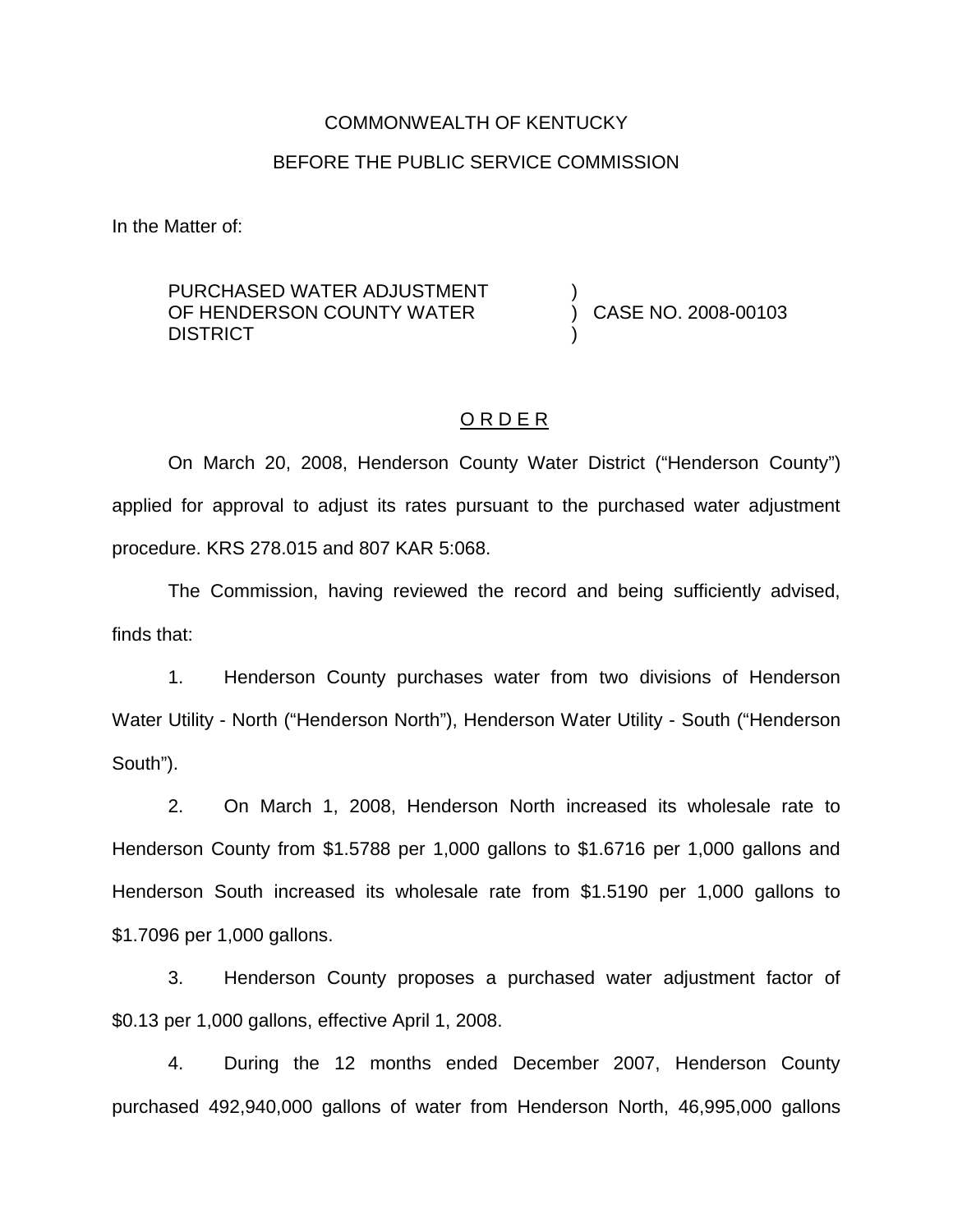from Henderson South, and it sold 424,776,430 gallons. Henderson County miscalculated the increased cost of purchased water in the application; however, this had no material effect on the purchased water adjustment factor. The increase in the cost of purchased water is \$54,702, resulting in a purchased water adjustment factor of \$0.13 per 1,000 gallons.

5. The purchased water adjustment factor of \$0.13 per 1,000 gallons is fair, just, and reasonable and should be approved.

IT IS THEREFORE ORDERED that:

1. The rates proposed by Henderson County are approved.

2. The purchased water adjustment factor of \$0.13 per 1,000 gallons as calculated in Appendix A is approved.

3. The rates in Appendix B, attached hereto and incorporated herein, are fair, just, and reasonable and are approved for services on or after April 1, 2008.

4. Within 20 days of the date of this Order, Henderson County shall file with the Commission revised tariff sheets showing the rates approved herein.

Done at Frankfort, Kentucky, this 15<sup>th</sup> day of April, 2008.

By the Commission

cutive Director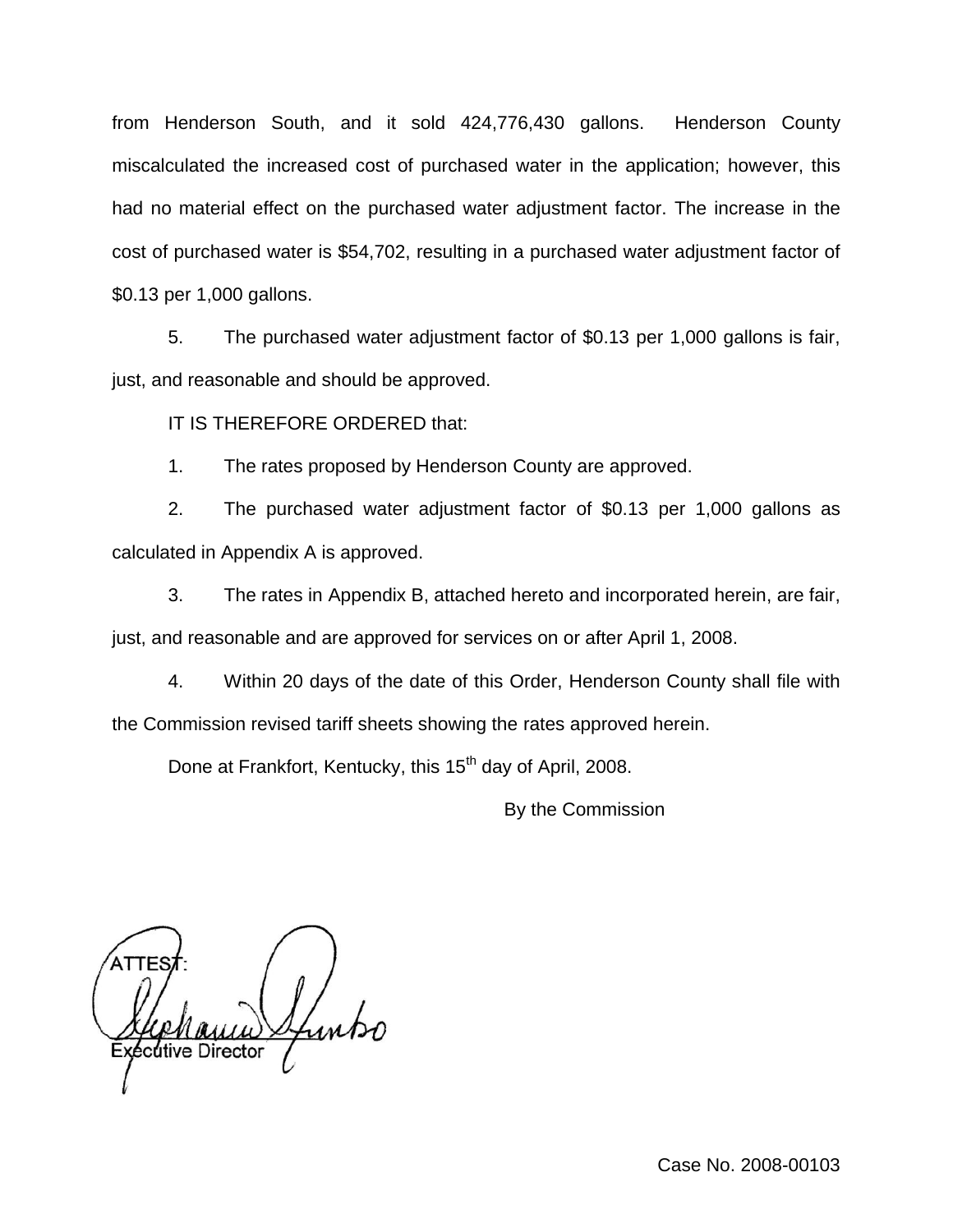# APPENDIX A

# APPENDIX TO AN ORDER OF THE KENTUCKY PUBLIC SERVICE COMMISSION IN CASE NO. 2008-00103 DATED APRIL 15, 2008

| Henderson North<br>Purchases in gallons<br>Volumetric rate | New Rate                                      | <b>Base Rate</b>                              |
|------------------------------------------------------------|-----------------------------------------------|-----------------------------------------------|
|                                                            | 492,940,000<br>\$1.6716/1,000<br>\$823,998.50 | 492,940,000<br>\$1.5788/1,000<br>\$778,253.67 |
| Henderson South<br>Purchases in gallons<br>Volumetric rate | 46,995,000<br>\$1.7096 /1,000<br>\$80,342.65  | 46,995,000<br>\$1.5190/1,000<br>\$71,385.41   |
|                                                            | Increased water cost                          | \$54,702                                      |

Increased water cost \$54,702<br>Divided by gallons sold \$424,776,430 Divided by gallons sold<br>
Purchased water adjustment factor  $\frac{424,776,430}{0.13}$  per 1,000 gallons Purchased water adjustment factor